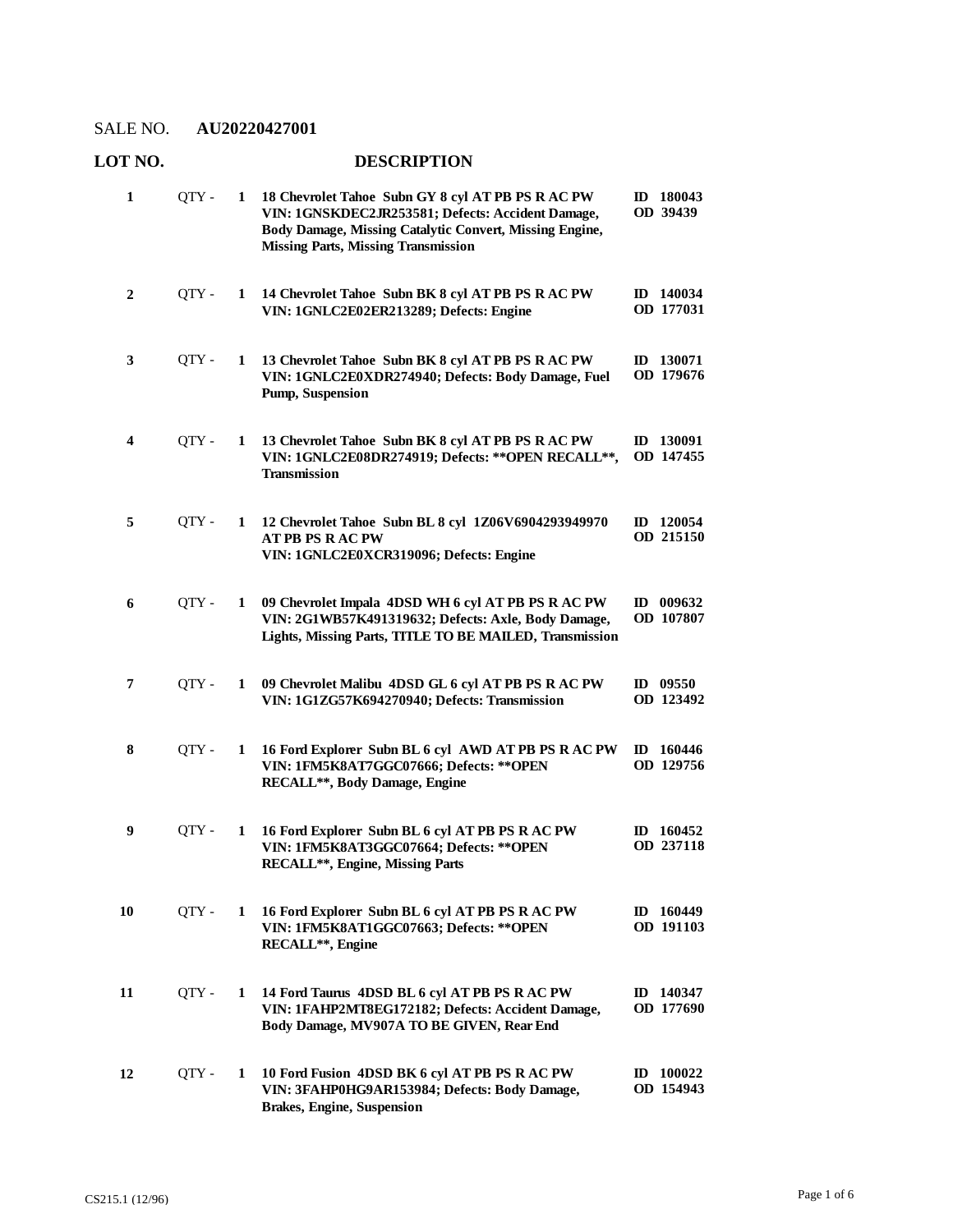| LOT NO. |       |   | <b>DESCRIPTION</b>                                                                                                                                                                                                              |                                          |
|---------|-------|---|---------------------------------------------------------------------------------------------------------------------------------------------------------------------------------------------------------------------------------|------------------------------------------|
| 13      | OTY - |   | 1 10 Dodge Caravan Subn TN 6 cyl AT PB PS R AC PW<br>VIN: 2D4RN4DEXAR197890; Defects: Axle, Converter,<br><b>Transmission</b>                                                                                                   | ID 100109<br>OD 215140                   |
| 14      | QTY - | 1 | 19 Dodge Charger 4DSD BL 8 cyl AT PB PS R AC PW<br>VIN: 2C3CDXKTXKH555218; Defects: ** OPEN<br>RECALL**, FOR PARTS VALUE ONLY, Missing Catalytic<br><b>Convert, Missing Engine, Missing Transmission</b>                        | ID 190322<br>OD 7359                     |
| 15      | QTY - | 1 | 19 Dodge Charger 4DSD BL 8 cyl AT PB PS R AC PW<br>VIN: 2C3CDXKT3KH718503; Defects: ** OPEN<br>RECALL**, FOR PARTS VALUE ONLY, Missing Catalytic<br>Convert, Missing Engine, Missing Transmission, MV907A<br><b>TO BE GIVEN</b> | ID 190599<br>OD 17046                    |
| 16      | QTY - | 1 | 19 Dodge Charger 4DSD BL 8 cyl AT PB PS R AC PW<br>VIN: 2C3CDXKTXKH555221; Defects: Converter, Missing<br><b>Engine, Missing Transmission</b>                                                                                   | ID 190331<br>OD 78195                    |
| 17      | QTY - | 1 | 17 Dodge Charger 4DSD BL 8 cyl AT PB PS R AC PW<br>VIN: 2C3CDXKT4HH548242; Defects: Frame Rusted,<br><b>Missing Catalytic Convert, Missing Parts</b>                                                                            | ID 170518<br>OD 225338                   |
| 18      | QTY - | 1 | 17 Dodge Charger 4DSD BL 8 cyl AT PB PS R AC PW<br>VIN: 2C3CDXKT8HH548244; Defects: Frame Rusted                                                                                                                                | ID 170508<br>OD 142170                   |
| 19      | QTY - | 1 | 16 Dodge Charger 4DSD BL 8 cyl AT PB PS R AC PW<br>VIN: 2C3CDXKT8GH286806; Defects: Frame Rusted,<br><b>Missing Doors, Missing Parts</b>                                                                                        | ID 160975<br>OD 157366                   |
| 20      | QTY-  | 1 | 16 Dodge Charger 4DSD BL 8 cyl AT PB PS R AC PW<br>VIN: 2C3CDXKT1GH286825; Defects: Frame, Missing<br><b>Catalytic Convert, Missing Parts, Transmission</b>                                                                     | ID 160965<br>OD 196821                   |
| 21      | QTY - | 1 | 16 Dodge Charger 4DSD BL 8 cyl AT PB PS R AC PW<br>VIN: 2C3CDXKTXGH286810; Defects: Accident Damage,<br>Body Damage, Coolant Leak, Frame, Front End                                                                             | ID 160963<br>OD 155170                   |
| 22      | QTY - | 1 | 16 Dodge Charger 4DSD BL 8 cyl AT PB PS R AC PW<br>VIN: 2C3CDXKT5GH134501; Defects: Accident Damage,<br><b>Missing Catalytic Convert, Missing Transmission</b>                                                                  | ID $160317$<br>OD 114641                 |
| 23      | QTY - | 1 | 16 Dodge Charger 4DSD BL 8 cyl AWD AT PB PS R AC<br><b>PW</b><br>VIN: 2C3CDXKT2GH130163; Defects: Frame Rusted                                                                                                                  | $ID$ 160321<br>**<br><b>CANCELLED</b> ** |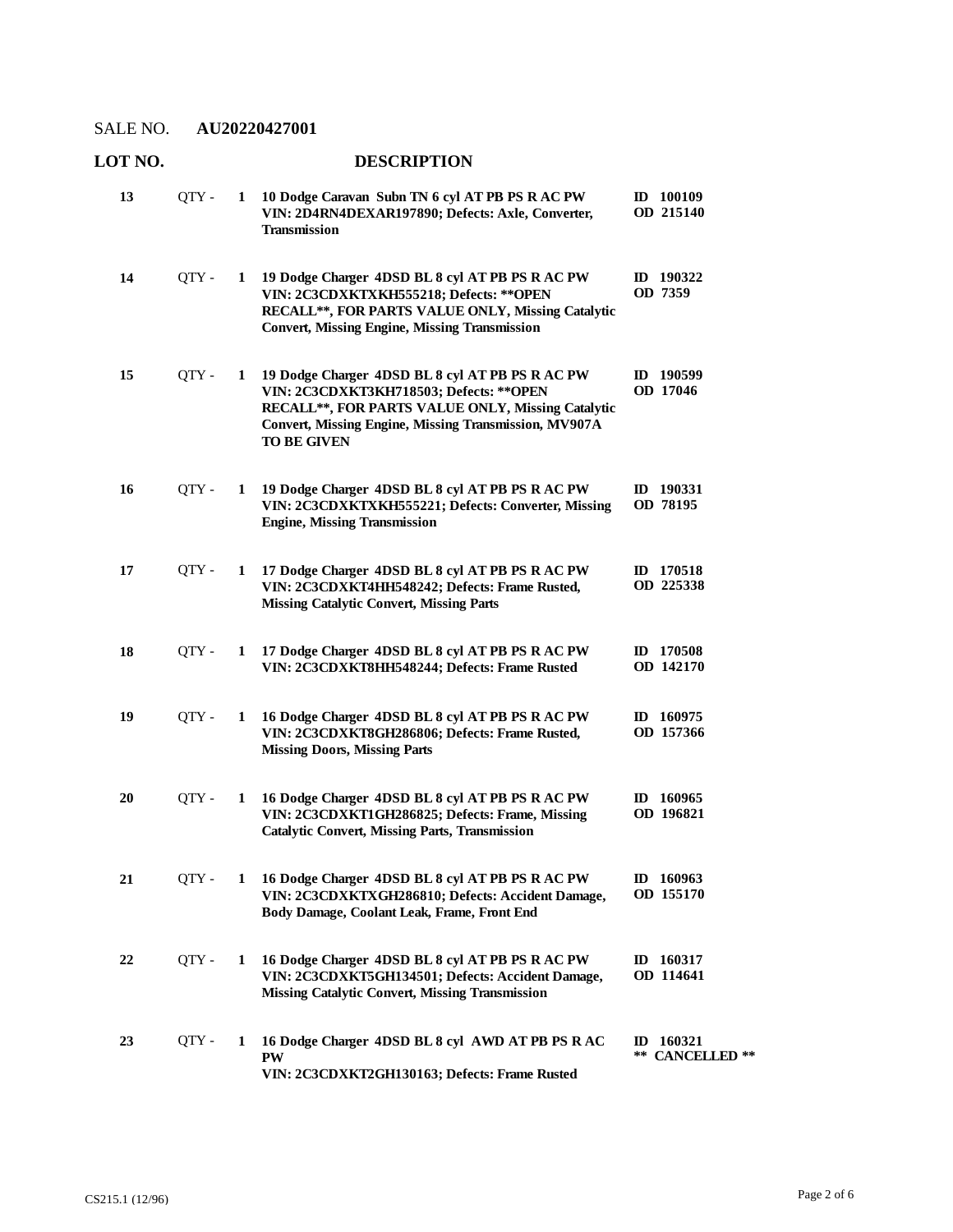| LOT NO. |       |              | <b>DESCRIPTION</b>                                                                                                                                  |                              |  |
|---------|-------|--------------|-----------------------------------------------------------------------------------------------------------------------------------------------------|------------------------------|--|
| 24      | QTY - | 1            | 16 Dodge Charger 4DSD BL 8 cyl AWD AT PB PS R AC<br><b>PW</b><br>VIN: 2C3CDXKT7GH134502; Defects: Frame Rusted                                      | ID 160318<br>OD 135583       |  |
| 25      | QTY-  | $\mathbf{1}$ | 98 GMC Sierra Utility WH 8 cyl Box truck AT PB PS<br>VIN: 1GDKC34F9WF034746; Defects: Body Damage,<br><b>Brakes</b> , Suspension                    | <b>ID BE1696</b><br>OD 69597 |  |
| 26      | QTY - | 1            | 08 Chevrolet K3500 Flatbed RD 8 cyl Dump bed, 4X4 AT<br>PB PS R AC PW<br>VIN: 1GBJK34K88E190368; Defects: Body Damage, Engine,<br><b>Structural</b> | <b>ID</b> AC7542<br>OD 28485 |  |
| 27      | QTY-  | 1            | 03 Ford F350 Box Truck BK 10 cyl AT PB PS R AC PW<br>VIN: 1FDWF36SX3ED00831; Defects: Engine, Transmission                                          | ID $03617$<br>OD 114553      |  |
| 28      | QTY - | $\mathbf{1}$ | 1 Bicycle                                                                                                                                           |                              |  |
| 29      | QTY - | $\mathbf{1}$ | 1 Kayak                                                                                                                                             |                              |  |
| 30      | QTY - | $\mathbf{1}$ | 1 Kayak                                                                                                                                             |                              |  |
| 31      | QTY - | $\mathbf{1}$ | 1 Kayak                                                                                                                                             |                              |  |
| 32      | OTY - | $\mathbf{1}$ | Lot of approx. (115) Pieces of Office Equipment                                                                                                     |                              |  |
| 33      | OTY - | 1            | 55 Gallons of Various Bulk Cleaning Supplies                                                                                                        |                              |  |
| 34      | QTY - | 1            | Lot of approx. (61) Pieces of Various Vacuum Cleaner Bags,<br><b>Filters and Belts</b>                                                              |                              |  |
| 35      | QTY - | 1            | <b>Fishing Net</b>                                                                                                                                  |                              |  |
| 36      | QTY - | 1            | Sterling Silver Ring with Diamonds (SJS 10230992)                                                                                                   |                              |  |
| 37      | QTY-  | 1            | Lot of Miscellaneous Tools, Suitcases and Clothes (SJS<br>10300768)                                                                                 |                              |  |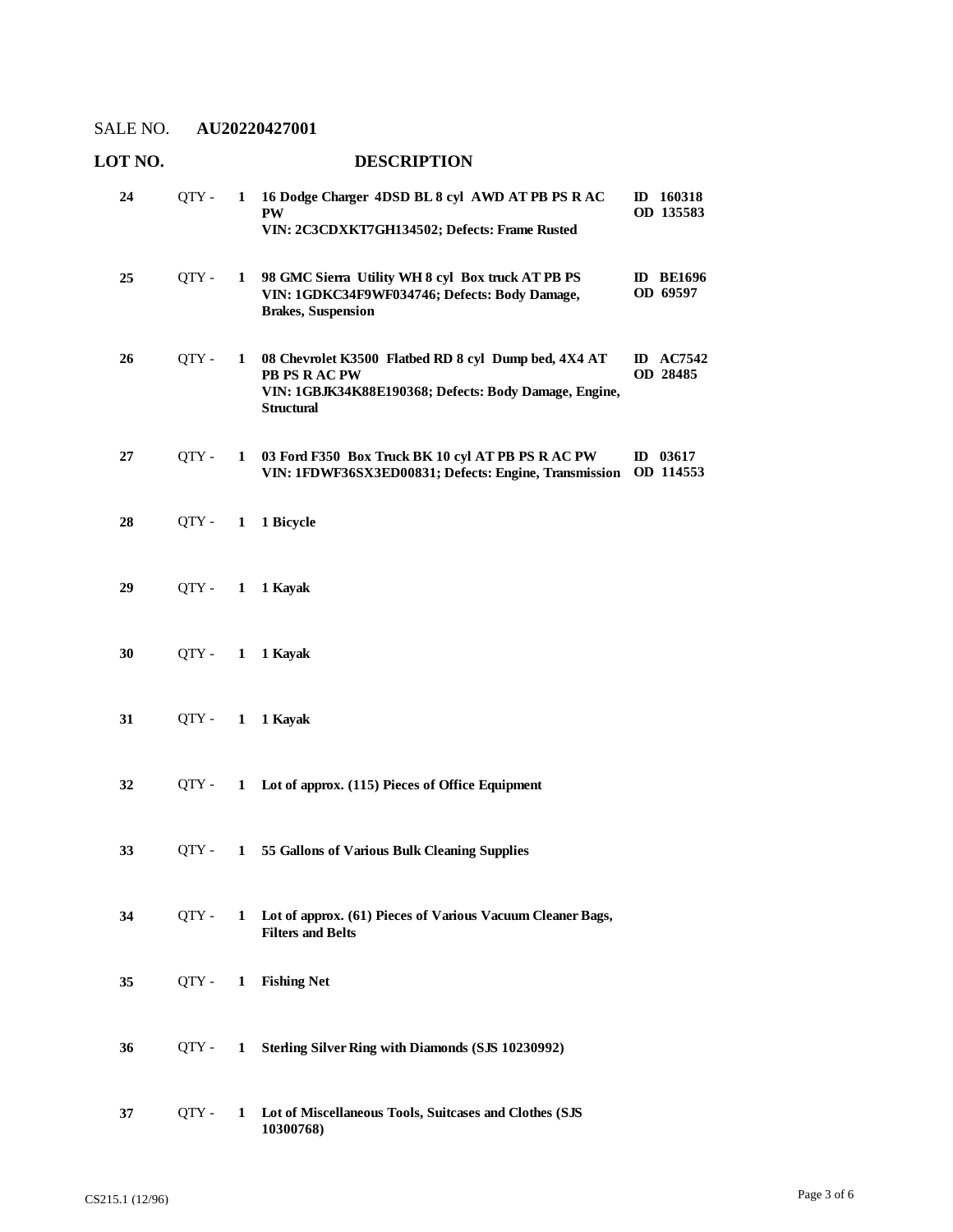| LOT NO. |         |              | <b>DESCRIPTION</b>                                                      |  |  |
|---------|---------|--------------|-------------------------------------------------------------------------|--|--|
| 38      | QTY -   | $\mathbf{1}$ | Bluetooth Speaker (SJS 10306540)                                        |  |  |
| 39      | OTY -   | 1            | Makana Girls Bicycle (SJS 10327785)                                     |  |  |
| 40      | QTY -   | 1            | Silver Metal Ring (SJS 10403572)                                        |  |  |
| 41      | OTY -   | 1            | Tungston Carbide Ring (SJS 10416624)                                    |  |  |
| 42      | OTY -   | $\mathbf{1}$ | Backpack with Miscellaneous Items (SJS 10417928)                        |  |  |
| 43      | $QTY -$ | 1            | Silver Metal Ring (SJS 10422485)                                        |  |  |
| 44      | OTY -   | 1            | Silver Metal Ring (SJS 10430403)                                        |  |  |
| 45      | OTY -   | 1            | <b>Backpack with Speakers and Miscellaneous Items (SJS</b><br>10433722) |  |  |
| 46      | QTY -   | 1            | <b>Backpack with Clothes and Miscellaneous Items (SJS</b><br>10433787)  |  |  |
| 47      | OTY -   | $\mathbf{1}$ | Braun Flashlight and Measuring Tape (SJS 10495569)                      |  |  |
| 48      |         |              | QTY - 1 Backpack with Electronics (SJS 10503986)                        |  |  |
| 49      | QTY-    | $\mathbf{1}$ | John Deere 445 Riding Mower                                             |  |  |
| 50      |         |              | QTY - 1 Lot of approx. (20) Tires of Various Sizes and Makes            |  |  |
| 51      | QTY -   |              | 1 Lot of approx. (20) Tires of Various Sizes and Makes                  |  |  |
| 52      | $QTY -$ |              | 1 Lot of approx. (20) Tires of Various Sizes and Makes                  |  |  |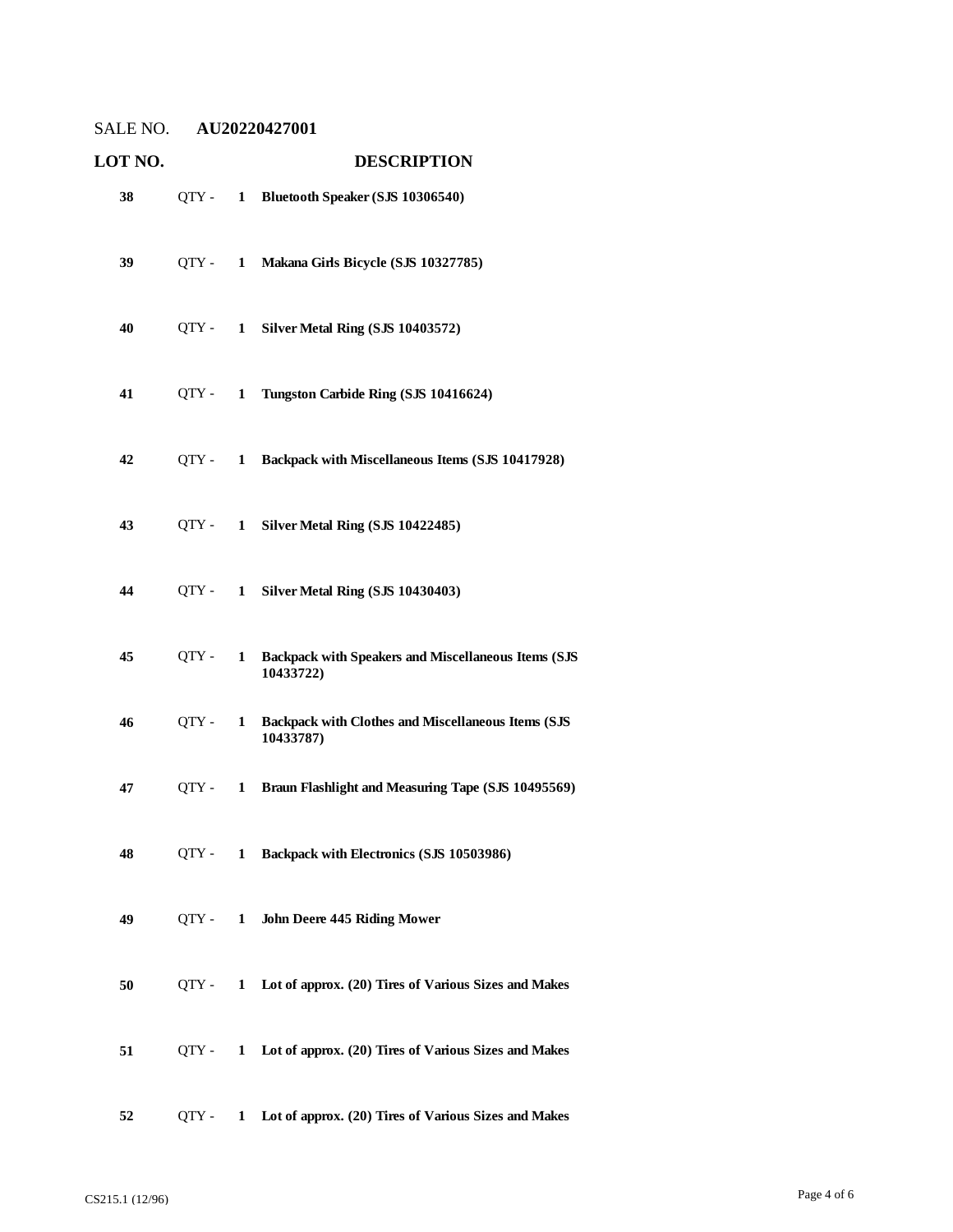| LOT NO. |         |              | <b>DESCRIPTION</b>                                           |
|---------|---------|--------------|--------------------------------------------------------------|
| 53      |         |              | QTY - 1 Lot of approx. (20) Tires of Various Sizes and Makes |
| 54      | $QTY -$ | $\mathbf{1}$ | Lot of approx. (22) Tires of Various Sizes and Makes         |
| 55      | $QTY -$ | $\mathbf{1}$ | <b>Sun Vat 40 Charging Tester</b>                            |
| 56      |         |              | QTY - 1 Arc Welder                                           |
| 57      | $QTY -$ | $\mathbf{1}$ | <b>Battery Charger</b>                                       |
| 58      | OTY -   | 1            | <b>Bucket with Miscellaneous Hand Tools</b>                  |
| 59      | $QTY -$ |              | 1 Lot of Micellaneous Light Bulbs of Various Types           |
| 60      | $QTY -$ | 1            | (1) Pallet of approx. (36) Whelen LED Light Bars             |
| 61      | QTY -   | $\mathbf{1}$ | (1) Pallet of approx. (35) Whelen LED Light Bars             |
| 62      | QTY -   | $\mathbf{1}$ | (1) Pallet of approx. (27) Whelen LED Light Bars             |
| 63      |         |              | QTY - 1 One Pallet of Various Automotive Parts               |
| 64      | OTY -   |              | 1 One Pallet of Various Automotive Parts                     |
| 65      |         |              | QTY - 1 One Pallet of Various Automotive Parts               |
| 66      | OTY -   |              | 1 One Pallet of Various Automotive Parts                     |
| 67      | $QTY -$ | $\mathbf{1}$ | <b>One Pallet of Various Automotive Parts</b>                |